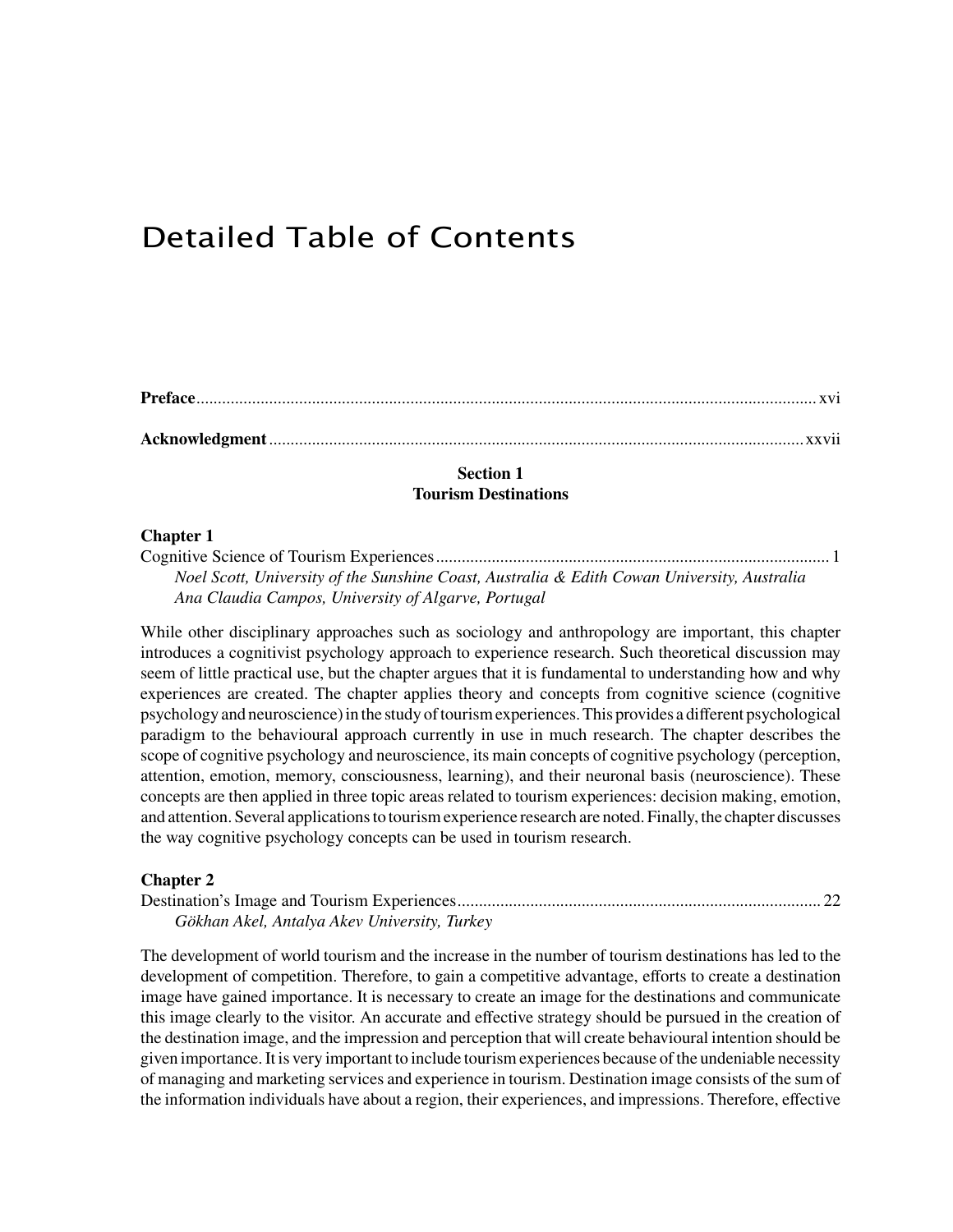and efficient use of tourism experiences is very important for a positive destination image.

#### **Chapter 3**

Prioritization of the Destination Attributes: The Case of Fethiye, Turkey........................................... 44 *Özgür Davras, Süleyman Demirel University, Turkey*

This chapter aims to identify the destination attributes and compare them based on two assumptions that form either a symmetric or an asymmetric relationship between destination attribute performance and tourist satisfaction. For this purpose, data were collected from tourists coming to Fethiye, Turkey. Multivariate regression analysis was performed on the obtained data based on the linear assumption first. The results revealed that the attitudes of staff and the attitudes of the shopkeepers are the main determinants of tourist satisfaction. Then, penalty-reward-contrast analysis was performed based on the nonlinear assumption. According to analysis results, attitudes of the staff are performance factors; and travel agency services, attitudes of the shopkeepers, security/safety, and beach/sea are classified as excitement factors. The elements that take part in the excitement factor are the attributes that contribute to satisfaction the most.

# **Section 2 Experiences and Tourism Supply**

#### **Chapter 4**

Conditions of Network Engagement: The Quest for a Common Good ................................................ 69 *Veronika Trengereid, Western Norway University of Applied Sciences, Norway & Nord University, Norway*

There is growing research interest in innovation network dynamics.Based on an explorative case study of a regional innovation network for the tourism industry, this chapter contributes to a better understanding of network engagement as a dynamic and social construct. By following the microfoundational trend, the chapter anchors the concept of engagement at a lower level in order to increase the depth of understanding of the conditions of network engagement. As there are many different notions of engagement, the chapters start by providing an overview of the different notions of engagement in innovation and network literature. Then, inspired by the critical incident technique, a narrative presents the findings, showing the dynamic and social aspect of network engagement, followed by a discussion of the conditions of network engagement and theoretical contributions.

## **Chapter 5**

| Aditya Ranjan, Jamia Millia Islamia, India  |  |
|---------------------------------------------|--|
| Shweta Chandra, Jamia Millia Islamia, India |  |
| Rohan Bhalla, Jamia Millia Islamia, India   |  |
| Sumedha Agarwal, Sharda University, India   |  |

Experience economy plays a predominant role in the hospitality industry. Consumer experience has always been of great importance forthe hospitality business.As consumer experience evolved, businesses needed and still need to find new ways to differentiate themselves. To remain competitive and stay in the market, hospitality firms are working towards creating outstanding and memorable experiences that exceed guest expectations. In the context of Pine and Gilmore's experience economy conceptual model,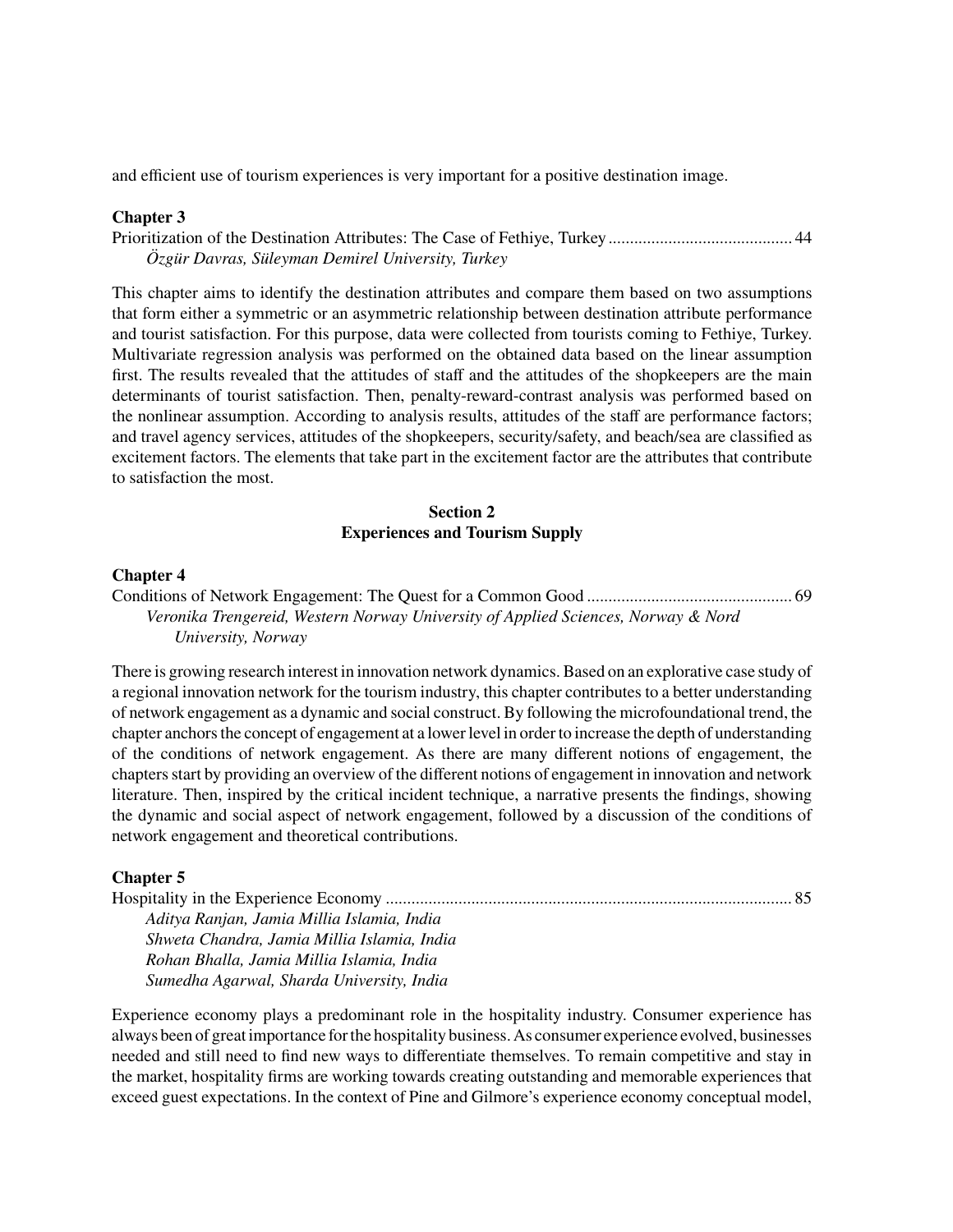the chapter attemptsto theorize and explain howhospitality businesses are curating consumer experiential encounters. Digital nomads are the ignition source of driving an experience economy. The chapterfurther highlights how technology would additionally ease hospitality enterprises to frame excellent strategies focused on supplying the value to the digital consumers and then expecting their customers to generate additional business.

### **Chapter 6**

| Mario Ossorio, University of Campania "Luigi Vanvitelli", Italy |  |
|-----------------------------------------------------------------|--|

Over the last years, an evolution of museum function has occurred. Museums are no longer considered just a treasure house but a place that matches cultural and commercial needs. Recently, the literature sheds light on their relevance to customers' experiences. The chapter aims to explore a specific category of museums, highlighting their many functions. More specifically, the chapter analyses the relevance of corporate museumsin the enogastronomic industry. Two Italian corporate museumsin the pasta industry are explored, highlighting their relevance for visitor experience needs.

## **Chapter 7**

If You're Happy, I'm Happy: Emotion Contagion at a Tourist Information Center........................... 122 *Ondrej Mitas, Breda University of Applied Sciences, The Netherlands Marcel Bastiaansen, Breda University of Applied Sciences, The Netherlands & Tilburg University, The Netherlands Wilco Boode, Breda University of Applied Sciences, The Netherlands & Tilburg University, The Netherlands*

An increasing body of research has addressed what a tourism experience is and how it should best be measured and managed. One conclusion has been to recommend observational methods such as facial expression analysis. The chapter uses facial expression analysis to determine whether the emotions of employees in the tourism industry affect the emotions of their customers, following a pattern of emotional contagion. The findings show that emotional valence and arousal are both contagious. Furthermore, the findings show that arousal is less contagious at a higher likelihood to recommend, likely due to higher employee arousal during approximately the middle third of their conversation. Furthermore, findings demonstrate that emotion measurement is now possible at reasonable convenience for the tourism industry and gives a unique insight into tourists' actual experiences that is more precise and valid than self-report alone, though with certain costs and stringent methodological limitations.

## **Chapter 8**

New Paradigms of the Tourist Guide Profession................................................................................ 141 *Ilídia Carvalho, Lusíada University, Lisbon, Portugal*

In this chapter, using the Portuguese tourist guides as an example, the author intends to expose the reality of the profession and how it is nowadays necessary to adapt it to the new tourism paradigms. The pandemic, which has suddenly and deeply affected tourist guides, will also be one of the topics. A brief historical background of the profession will be given to be able to understand what a tourist guide is today, as well as the skills needed for the profession obtained through education and training, which are also one of the topics presented. The way these professionals have been dealing with digitals and how new technological tools are being used for the profession will be explained. Issues like authenticity,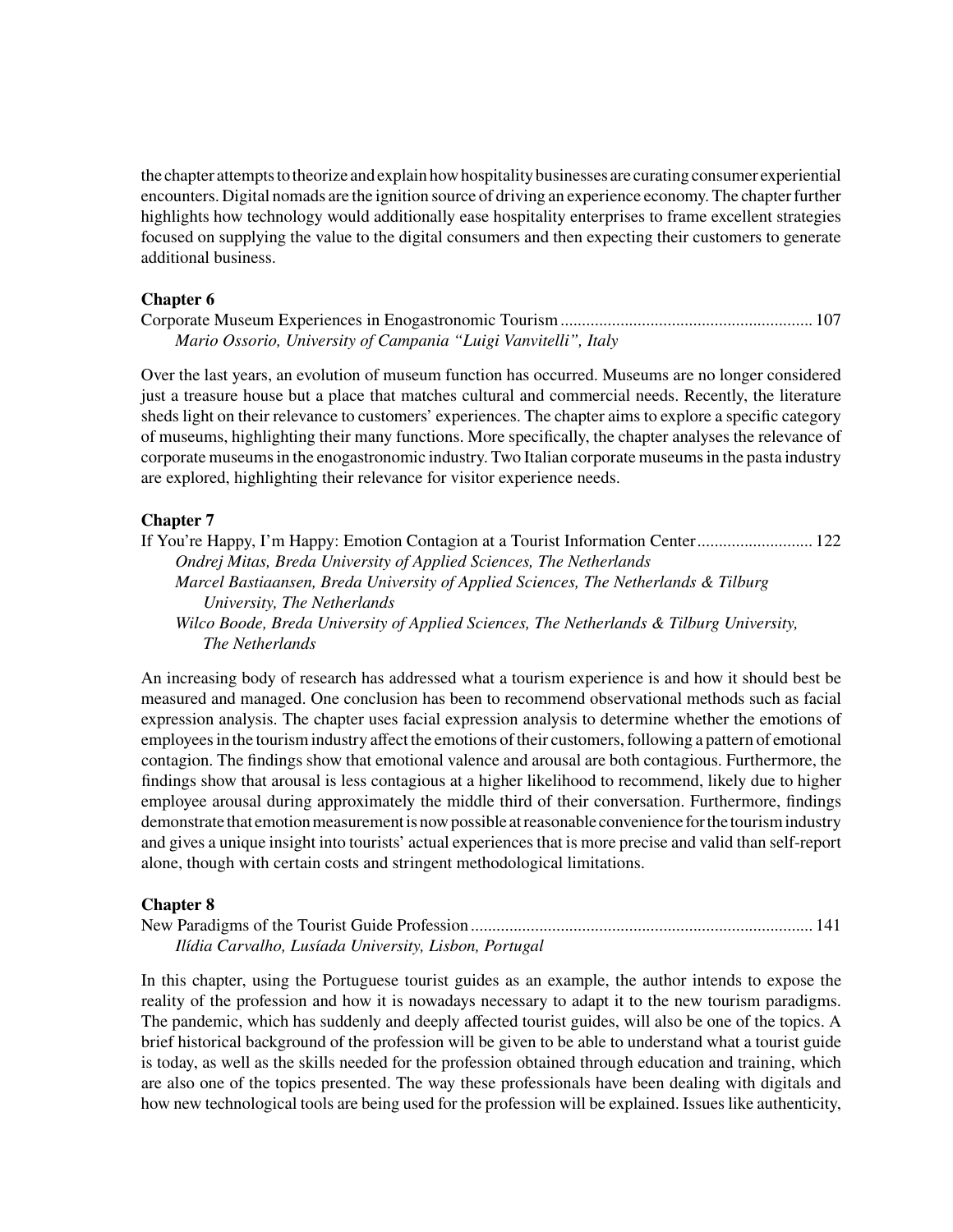responsibility, and the contribution of tourist guides to develop tourism destinations will also be covered in the text.

# **Section 3 Managing Experiences in Tourism Products**

#### **Chapter 9**

Innovative Certifications in Adventure Tourism: Attributes and Diffusion........................................ 161 *Dorthe Eide, Nord University, Norway Anne-Mette Hjalager, University of Southern Denmark, Denmark Marcus Hansen, Wrexham Glyndwr University, UK*

Certifications, quality systems and standardization carriers systemic innovativeness, since they usually are established after a lengthy period of research, evidence-finding and testing. Ideally, they incorporate the most decisive best practices that will benefit firms, customers, and wider groups of stakeholders in communities. Such systems can be seen as driving forces for innovation, and memberships in them is likely to enhance prospective changes in the any industry. This chapter addresses the prospects of diffusion of innovation through certification and quality systems, using Rogers (1995) diffusion theory explaining adoption based on the five attributes. Findings from a qualitative multi-case study of the national tourism quality certifications of VisitScotland (Quality Assurance), New Zealand (Qualmark) and Iceland (Vakinn) is used to illustrate and explain diffusion. The study shows that relative advantage and compatibility seem most critical for adoption. Complexity and observability are important too, while trialability seems less obtainable in this particular context.

#### **Chapter 10**

Community-Based Tourism Experiences in Nepal: A Path to Sustainable Tourism in the Post-COVID-19 Era .................................................................................................................................... 176 *Sandeep Basnyat, Macao Institute for Tourism Studies (IFTM), China Trijya Kafle, Nepal College of Management, Nepal*

This chapter presents a case study of community-based tourism (CBT) in Nepal. Based on the Nepalese experiences, this chapter demonstrates that the CBT approach not only helps to economically empower the local community, revitalize local culture, and enhance appreciation for the natural and cultural environment, but also ultimately helps to promote socially responsible and environmentally conscious sustainable tourism practices. Identifying policies and appropriate practices for the sustainable development of tourism is critical because of the recent crisis of COVID-19 that has almost paralyzed the entire travel and tourism industry. Furthermore, based on CBT approaches, the knowledge derived from the Nepalese experiences can be used in various developing countriesthat aimto develop sustainable tourism development models for the post-COVID-19 era.

#### **Chapter 11**

Surfing the Creative Wave: Designing Surfing as a Creative Tourism Experience ............................ 189 *Rui Carvalho, GOVCOPP, University of Aveiro, Portugal & ISLA Santarém, Portugal Patrícia Reis, GOVCOPP, University of Aveiro, Portugal & ISLA Santarém, Portugal & Polytechnic Institute of Leiria, Portugal*

Creative tourism experiences constitute clear examples of the experience economy principles. They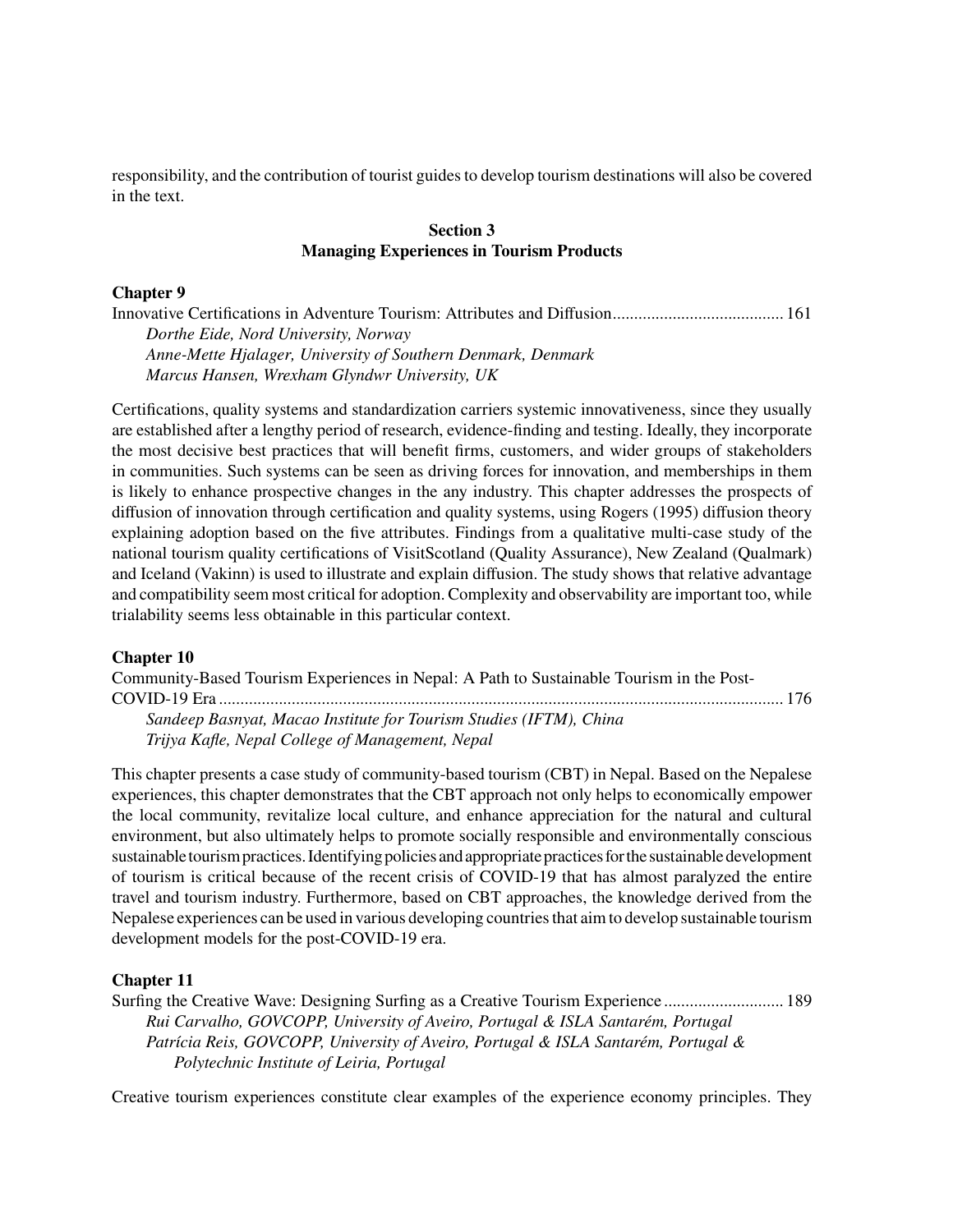address new tourists' necessities. They can activate tangible and intangible resources, contribute to the development of local skills while offering the chance to engage with the overall social agents of the tourism system addressing key tourism challenges of the 21st century. Over the past few years, surf tourism has aroused the interest of many people, and surf tourists are increasingly more experienced, demanding and seeking a wide range of engaging experiences. To connect surf tourism to creative tourism, the authors developed a model focused on a creative surf experience. The chapter presents several contributions to the development of creative experiences of surf tourism where surf destinations can focus on and develop a greater audience that searches for such experiences.

## **Chapter 12**

Wellness Tourism Experience on the Rise Post COVID: Behavioural Demand Trends and Expectations........................................................................................................................................ 215 *Nasim Hekmat, University Portucalense, Portugal Makhabbat Ramazanova, University Portucalense, Portugal Jorge Marques, University Portucalense, Portugal Joana Alegria Quintela, University Portucalense, Portugal*

This chapter synthesizes the emergence of the growing wellness tourism segment in an era of post-COVID-19 travel when consumer mentality has been radically changed and shifted towards different needs. This includes any activity that allows tourists to work on themselves mentally or physically and present several considerations and recommendations for the wellness industry to take full advantage of tourismopportunitiesmoving forward.It aimsto help understand consumer behaviour and preferences by predicting wellness tourism trends and developments, acknowledging the gaps in the research available for understanding wellness tourism post covid and reflecting the experience economy perspective in the sector. A research method was developed, including a literature review and survey application to potential wellness tourists. Discussion of results is provided, along with main conclusions, allowing the identification of trends and development measures to help improve wellness tourism in a post-COVID era.

## **Section 4 Smart-Based Experiences**

**Chapter 13** Developing Smart Experiences........................................................................................................... 239 *Abbie-Gayle Johnson, The Hong Kong Polytechnic University, Hong Kong*

Studies have drawn on single theoretical perspectives to examine smart experiences; however, this chapter proposes a multi-theoretical perspective for understanding the development of smart experiences. This is an alternate perspective to exploring the planning and management processesthat precede the formation of smart initiatives. Different theoretical perspectives, focused on stakeholder involvement, are drawn upon to understand the engagement in developing smart experiences. This development has created various smart experiences, which was possible due to core collaboration components and varying factors. The chapter calls for empirical investigations into smart tourism through the lens of tourism collaboration to deepen understanding of this development. Practitioners can also benefit from using this perspective, as it provides insights useful for developing smart experiences at the destination level, which is currently lacking in public discourse.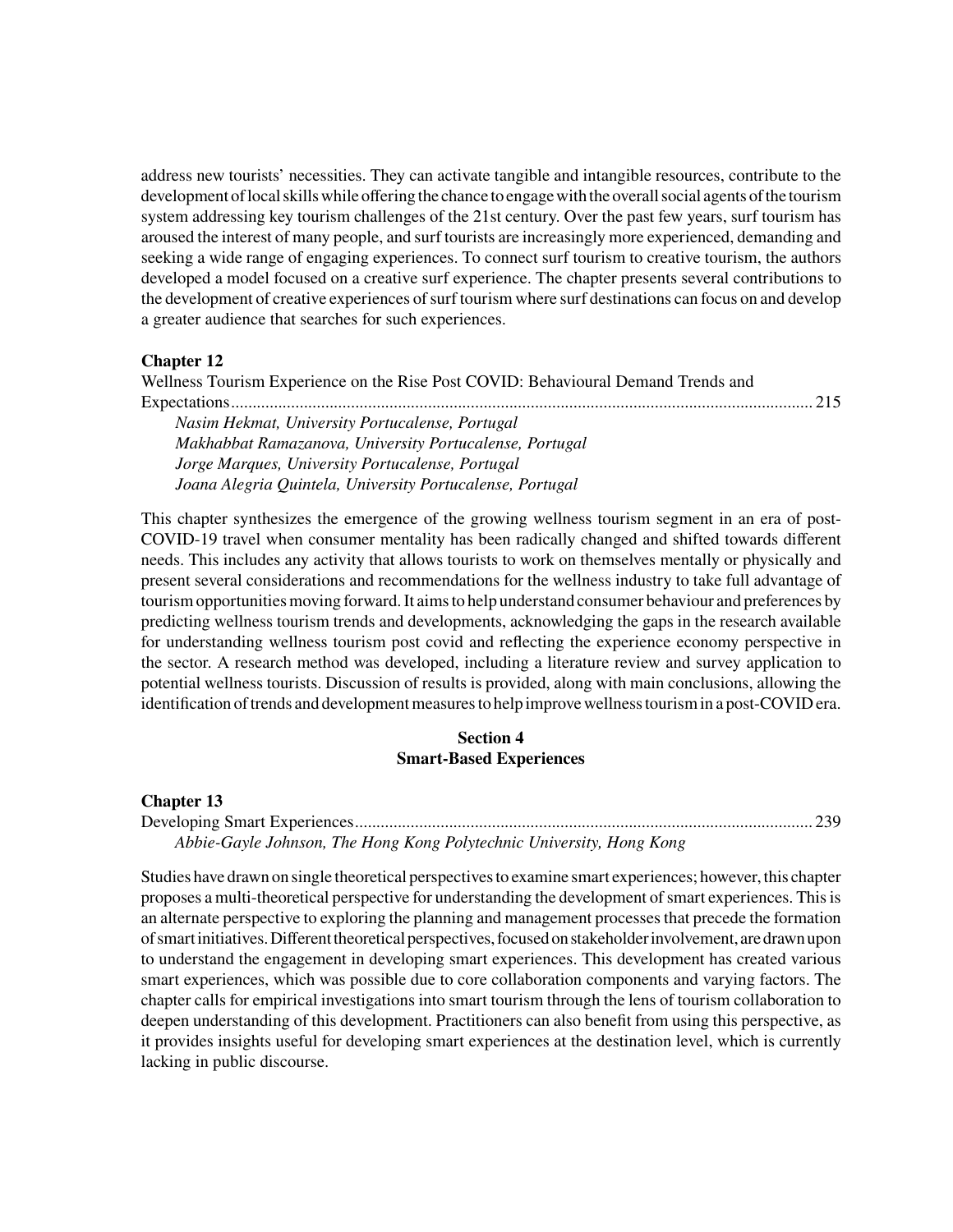#### **Chapter 14**

| Experience Toward Smart Tour Guide Apps in Travelling: An Analysis of Users' Reviews on |  |
|-----------------------------------------------------------------------------------------|--|
|                                                                                         |  |
| Arvind Mahajan, Lovely Professional University, India                                   |  |

*Sana Maidullah, Lovely Professional University, India Mohammad Rokibul Hossain, Premier University, Bangladesh*

The integration of navigation systems and smart tour guide apps has gained popularity among travellers with the rapid development of the internet, mobile technology, and the wide acceptance of smartphones. The purpose of the study is twofold: (1) to assess the growth of smart tour guide apps in India and (2) to examine the tourists' experiences in using smart tour guide apps. To achieve the purpose of the study, a content analysis method was employed to analyse the users' reviews on the "Audio Odigos" and the "Trip My Way," which are very popular tour guide apps in India. The results reveal that smart tour guide apps are more preferred than the human tour guide. An app-based tour guide facilitates exceptional experiences for accurate and useful information on historical monument tours, city tours, and destination tours. Thus, the findings can be used to improve the existing apps and develop more sophisticated apps in the future that can ensure sustainable smart tourism.

#### **Chapter 15**

Accessible Tourism Experiences in Smart Destinations: The Case of Breda (Netherlands) ............. 274 *Fatih Ercan, Zonguldak Bülent Ecevit University, Turkey*

Accessible tourism is among the issues that have been emphasized in recent years. Smart technologies which have developed and become widespread nowadays are seen as an important tool in ensuring accessibility in destinations. Today, destinations are trying to improve the tourism experiences of individuals with some form of disability by using smart technologies. This study aims to reveal the current accessible tourism applications in smart destinations with the example of the city of Breda. Data were obtained using the document analysis technique, which is one of the qualitative data collection methods. As a result of the data analysis, it has been determined that technologies such as destination websites, mobile applications, virtual reality are used extensively for accessible transportation and information about the destination in Breda.

## **Section 5 Authenticity**

#### **Chapter 16**

Authenticity in Tourism Experiences: Determinants and Dimensions............................................... 302 *Sumedha Agarwal, Sharda University, India Priya Singh, Jamia Millia Islamia, India*

Authenticityis a termthat emergedfromthemodernera.Travellers aredemandingauthentic, experientially oriented opportunities with more meaningful interactions with locals. Travellers of the new generation want to have meaningful travel which is sustainable as well as experiential. The rise of an experience economy that concentrates on entertainment, education, escapism, and esthetics has made authentic travel experiences more critical. The tourists are more aware of their needs and are motivated towards places that offer real experiences. The chapter aims to explain the concept of authenticity and relate it to the tourism and hospitality industry. The discussion around various kinds of authenticity as described in